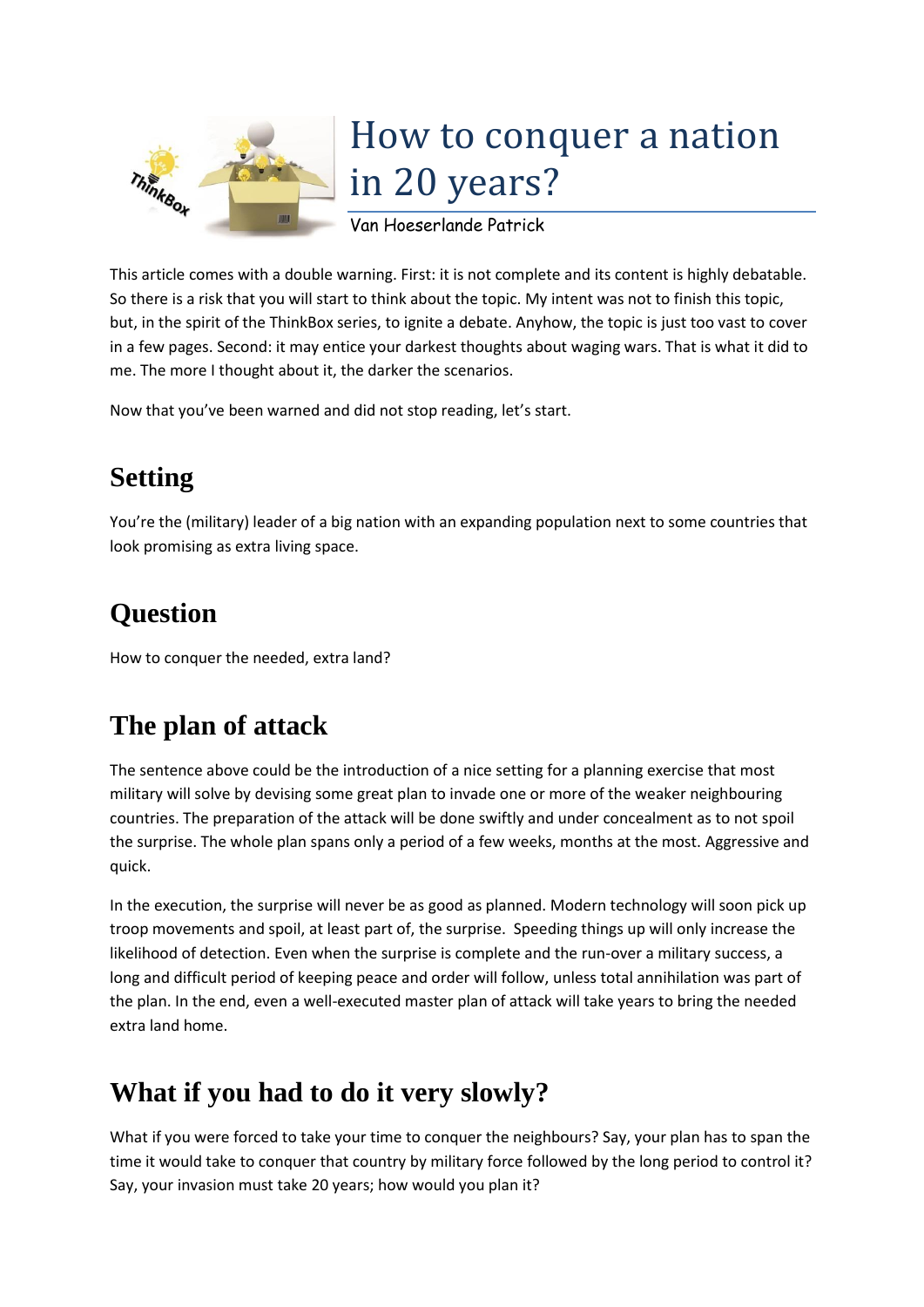First, the assumption of an assured long-term overall political control of the war effort, well-hidden in the above 'quick' military solution, surfaces. Without the continued determination to win, no nation will be conquered, fast or slow.

While we, supported by technology, are good at picking up fast moving things, we're bad at detecting slow evolutions. Especially if that change comes barely above the noise level. Can we conquer a nation at a speed that is too slow to detect?

This is not new. Mother Nature is one big, slow battlefield, every day, all day long. Darwin detected these fierce battles in the lives of plants and animals. His ground-breaking rule 'survival of the fittest' was a direct result of this observation. But did you see how that one tree conquered a big piece of its environment while in the meantime killing hundreds of seedlings? I bet you did not.

What if war has not Clausewitz' nature of a "continuation of [policy](https://en.wikiquote.org/wiki/Policy) by other means"? Not a continuation of political interactions carried in a different way? What if politics equals war? Total, unrestricted war with all means available. All means: demographical, political, financial, technological, economical, security … and military. A total war in its fullest sense. Wherein all the means are not to support the military effort, but for war. Jointness nec plus ultra.

But at a slow pace. A war so slow that you hardly notice it, the opposite of the Blitzkrieg. A war so slow that those waging it can deny it is actually happening. All that happens is covered by the fog of war. But rest assured, the end result can be as brutal as the fast variant: 'annihilation' of the enemy.

Don't be naive. A Slow War can be detected by revealing the big pattern over time. If you could play the seemingly isolated events of a Slow War in sped-up time, its real nature would be visible. But that nature is so fuzzy that it will look like some strange, farfetched complot theory. Even if identified as a Slow War, it will be hard to get a general acceptance big enough to mobilize and to unite the 'forces' necessary to counter the war.

## **Some principles**

It is too soon to come up with a complete list of principles for this kind of war. And it will be hard to come up with a list based on real life experience, as it is almost certain that where there were such wars in the past, it will be hard to positively identify them. Nevertheless, let me try it:

#### **Unity of Command**

This principle of the fast, conventional type of warfare, 'unity of command', stays important in the slower version. All efforts have to be directed to the common goal, or at least so turned around that they do. The biggest challenge is that this unity of command over all means must be sustainable during a long period.

#### **Creativity**

A surprising principle, but very necessary. Certainly, at the strategic level it is necessary to come up with new approaches that are outside the box of the adversaries and their allies (and of the rest of the world for that matter). An indirect approach at low speed needs a creative brain backed-up by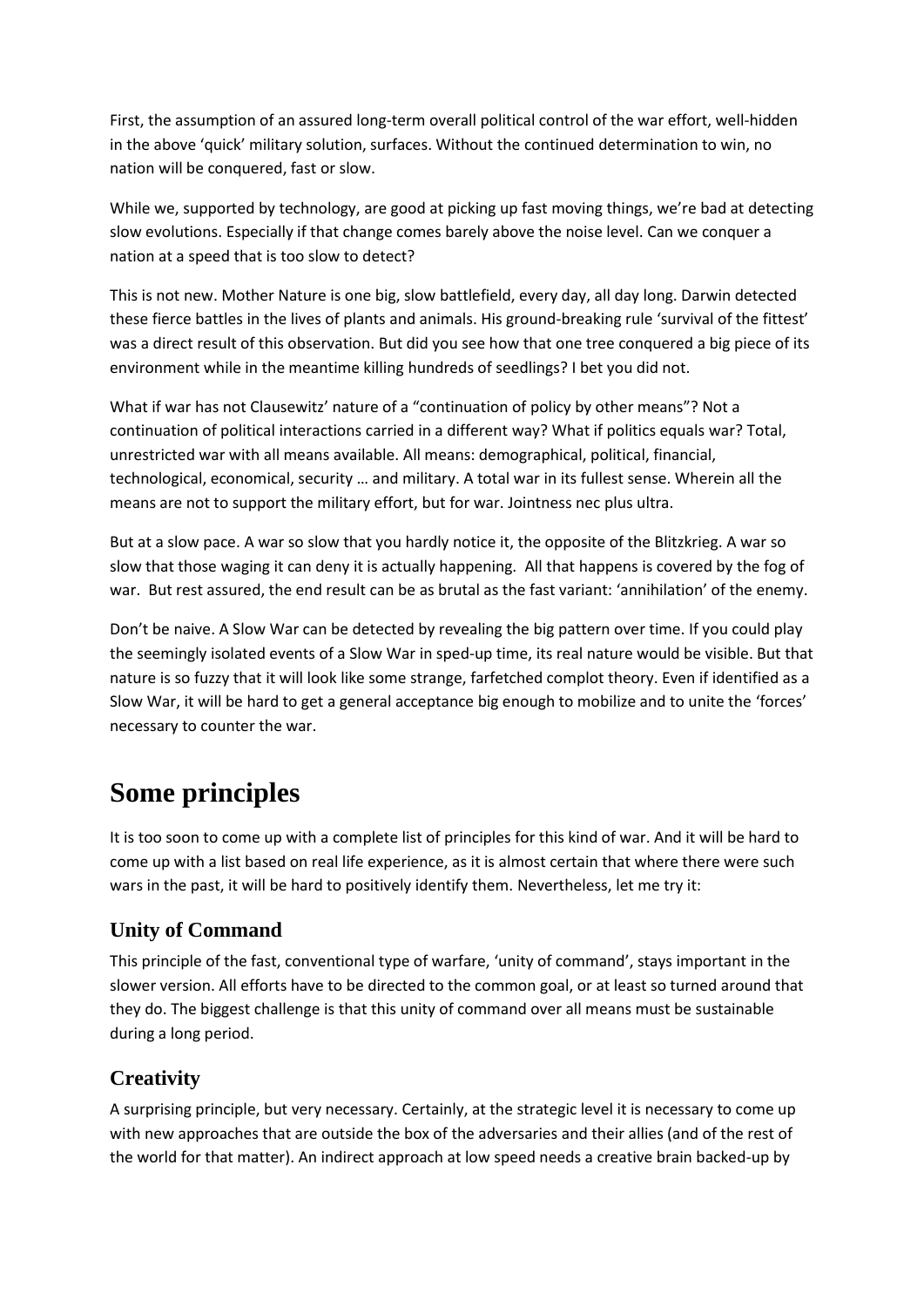tenacity and a clear goal. Every action must be carefully thought through, as everything must stay deniable.

#### **Communication**

Denying actions not only depends on their nature, but also on the ability to convince others. Good communications are critical to thicken the fog that hide the actions. You excel at it when you're able to accuse your enemy of doing what you are doing. Even if the other side does not fall into your traps, you must exploit their doing so, real or imaginary.

#### **Patience**

A slow conquest tomorrow is better than a fast one today. Do not rush towards your goal. Even if there are some drawbacks. Speed is NOT of the essence, patience is!

### **Three phases**

Taking it slowly does not mean that there is no need for a master plan guiding the execution. The plan may not look like a military campaign on a map; it may even be wise to never put it on paper to leave no trace. Nevertheless, I think that such a campaign will evolve around three phases.

#### **Phase 1: Infiltration**

Mao Tse Tung declared that in the revolutionary war the people are the sea wherein the revolution moves safely. The purpose of a Slow War is not to swim like a fish in the sea but to replace the fresh water of a lake by spilling small drops of salt water into it. The infiltration must be done on all levels of power. This can be achieved by helping the other side financially, intellectually, socially … and making sure that help is accompanied by people on the ground. Humanitarian aid after a disaster while leaving some of the support team behind to stay is a great way towards this goal.

But not only good and nice people may be used for this purpose, terrorists and common criminals may also become handy. They are not only small drops but can be used later as an excuse to send police and military forces in an effort to aid the country in restoring law and order. Troops that will tend to stay.

#### **Phase 2: Destabilisation and Protection**

Once there is enough salt water in the lake, the next phase can start.

This is most probably done at different times in different places as it is highly unlikely that the infiltration will be equally successful.

People have a natural tendency to stick together along ethnic lines. This tendency is used to create concentrations by buying houses and reselling them to certain ethnic groups. These concentrations are an ideal hiding place for criminals and terrorists. They in turn can be used to foster insecurity amongst the indigenous population that turns to you for protection.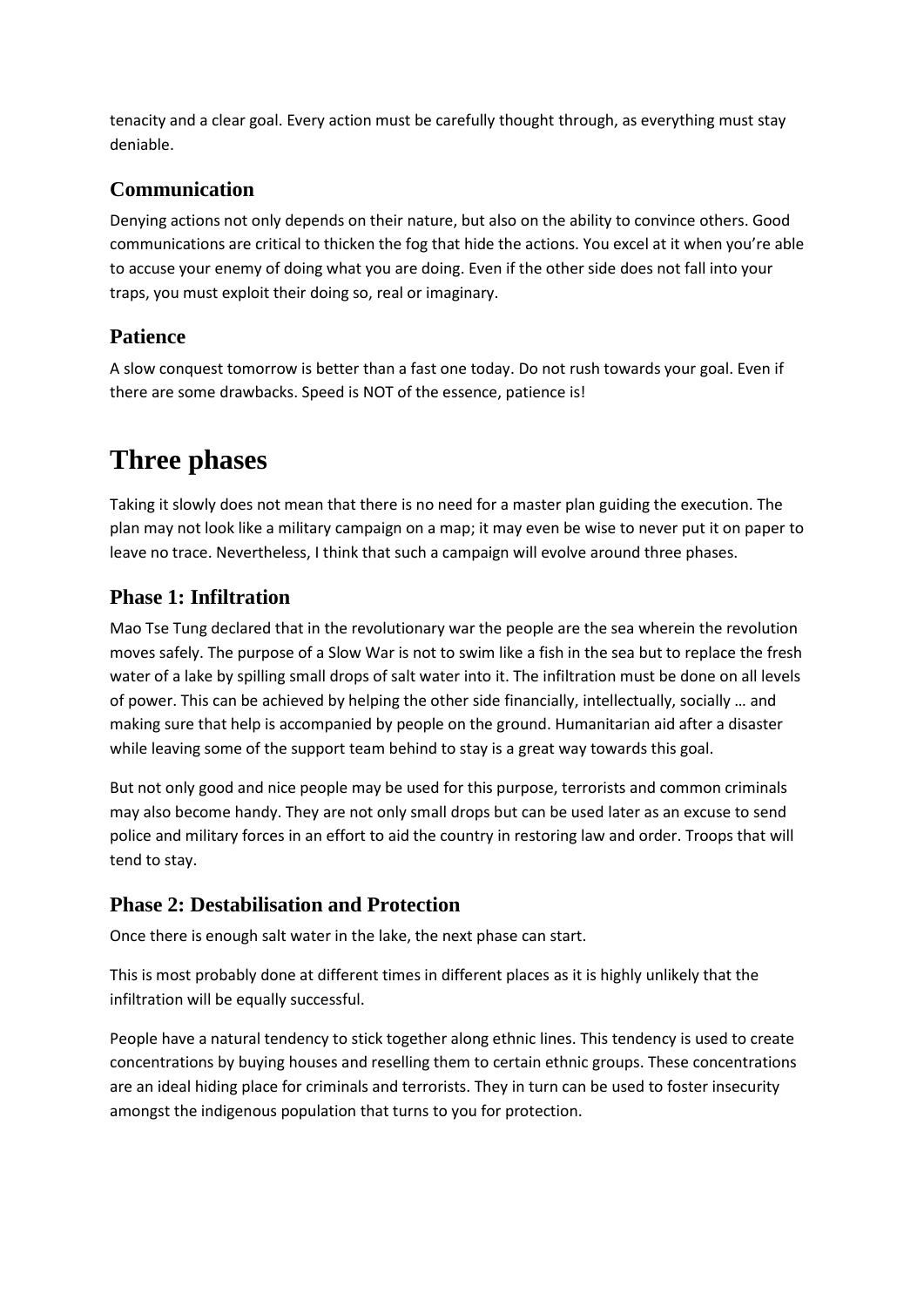As the assailant, you can offer help in case of disaster or unrest, even if you're causing it, although in a deniable way. The efforts are multifaceted, camouflaged attempts to cultivate support in the general population, often while undermining the local regime.

The ethnic groups favourable to the cause can be further enlarged by stimulated emigration over fluid borders, a higher birth rate, and demands for reuniting families …

#### **Phase 3: Consolidation**

Salt water has replaced fresh water in some areas.

In the final phase the idea is to consolidate big concentrations by linking small concentrations of favourable ethnic groups and rendering integration difficult through deepening differences. By linking the smaller concentrations and chasing the locals away from the links, bigger concentrations can be formed. These concentrated groups will feel isolated and discriminated, and start asking for their political rights. If well prepared, most of their demands will be satisfied. This will make the movement stronger. If not accommodated, you can use this as proof of discrimination.

If strong enough, a cry for independence backed up by the assailant willing to protect the ethnical related groups will open the door for annexation, the final goal.

### **The use of all powers**

More than in conventional war, Slow War demands the application of all powers. The powers of a nation are sometimes summarized by the acronym 'midlife': military, informational, diplomatic, law enforcement, intelligence, financial, and economic (e. g. agriculture, energy). I would like to add politics, population, education, technology, environment, and ideology to that list. Some sources of power cannot be used in a conventional manner or are of great value in specific phases.

For inspirational purposes, below are some examples for the use of these powers.

#### **Politics**

As the assailant, you can applaud members of favourable ethnic groups as loyal citizens of the other country by spotlighting their voting record. This of course has to be preceded by stimulating those groups to vote. If voting is not permitted, you can show this discrimination to the world and demand the right to vote for those discriminated groups.

By organising block voting, the attacker can nominate persons to political office to bring about favourable legislation toward and in support of potential sympathizers. Some groups with deniable links can send intimidating messages and messengers to the outspoken individuals who are critical and seek to eliminate them by hook or crook. There can be a war of words using local leaders.

Political aggression may further include aggressive tactics like assassination, paramilitary activity, sabotage, coup d'état, insurgency, revolution, guerrilla warfare, and civil war, but these tools should be used as last resort only.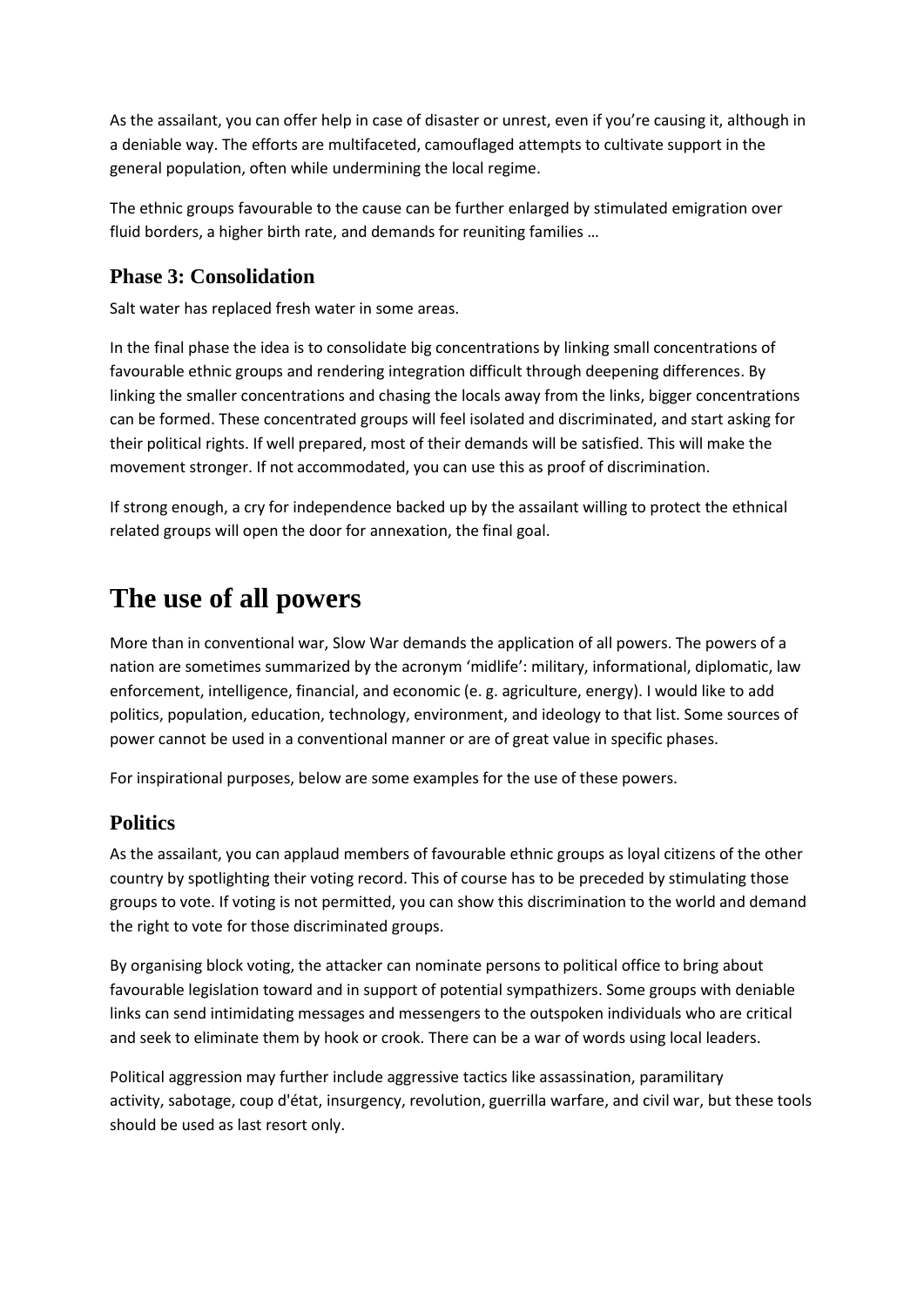#### **Military**

The nature of military power makes it not very useful for Slow War, except in a supporting role and in the third phase. Armed forces are just too visible and linked to the central government to be deniable. A conceived threat may be useful, but only if the threat is believable without the risk of being dragged into open conflict. Individuals or small teams can be used under the cloak of 'ordinary crime' or terrorism. But the link to the military should always be deniable.

#### **Informational**

You have to make sure your 'people' has a face for the other side. It is hard to fight people you know well. Celebrities build up good will and credibility, things that can be used. They must engage the public in dialogues, discussions, debates in colleges, universities, public libraries, radio, TV … They must not be shy to engage in exchange, but have to remember to not try to win and to be nonaggressive, certainly in the first phases.

Showing faces is just the beginning. Start taking control of as much of the press, TV, radio and the Internet as possible by buying the related corporations or a controlling stock. Create new businesses in the world of information and entertainment. Small enterprises that are not threatening anybody, but that can grow by working together.

There will be a moment when you will need the media to deny attacks or to explain it as misinterpretation, to let the world know that your people are mistreated, to rally people, ... Slowly prepare the tools you'll need some day.

Unify the numerous student centres, educational organizations, magazines and papers by Internet and organize an annual convention to 'coordinate' plans, and engender news in the media.

There is a multitude on channels that can be used to transmit propaganda when the time is there. In the meantime, things should slowly be built up. There is no deniability in a sudden change in the nature of the message. Modern social technology allows us to disseminate information to a vast number of people. Use diverse channels to do that because even moderate channels can be useful in the big scheme of things.

The printed word is also very powerful, including pamphlets, leaflets, books, magazines, political cartoons, and planted newspaper articles (clandestine or otherwise). Subversion, agents of influence, spies, journalists, and '[useful idiots](https://en.wikipedia.org/wiki/Useful_idiot)' can all be used as powerful tools. Your messages will be more powerful when told by others.

Use both 'white' and 'black' propaganda. 'White' or overt propaganda comes from a known source. 'Black' propaganda, however, is propaganda which originates from an unknown source. The key to black propaganda is the fact that it most often appears to come from a disinterested source when in fact it does not.

#### **Diplomatic**

Show the world that you're the leader of a peaceful and concerned neighbouring country trying to help your people abroad. Build favourable relationships to make sure you have and keep the benefit of the doubt. Try to join alliances while poisoning the relationships amongst members.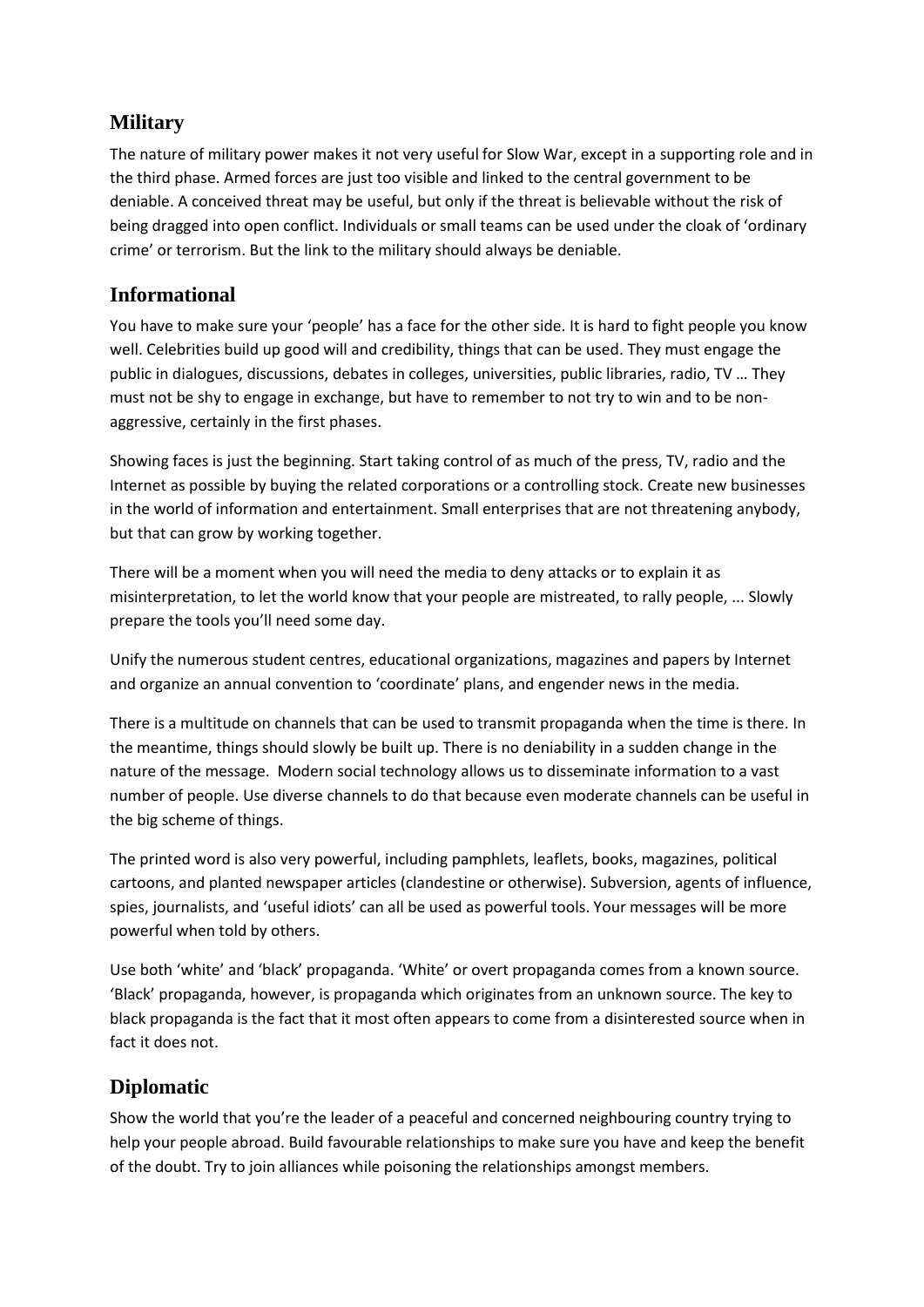#### **Law enforcement**

Increase crime in the other country by 'exporting' your criminals and providing them sanctuary. If the victim-nation is complaining that you do not prosecute persons committing crimes abroad, explain the gap in legislation and ask permission to send police to help restore law and order. If allowed, use your police to 'protect' the favourable ethnic groups.

#### **Intelligence**

Decrease the sense of security by manipulating the intelligence community with misinformation. Periodically overwhelm the data gathering systems with reports of impending attacks on bridges, tunnels, water supplies, airports, apartment buildings and malls. Openly stimulate your people to report, and provide them with doubtful data to consequently report.

#### **Financial**

Try to infiltrate the local businesses by financially helping companies. Create a dependency of local business to assure an iron grip on the local economy.

#### **Economic (e.g. agriculture, energy)**

Export the good things of your nation, even if you have shortages. Stimulate the creation of restaurants. Send out medical experts, engineers, and other professionals to occupy key positions in the economy. Use the resulting economic power to influence decisions.

#### **Technology**

Help the other by offering technology with support in the form of experts. Make sure that you stay in control of that technology.

As good example is cyber technology. Computers and software are all around and can contain sleeper software activated with a simple command.

#### **Environment**

Environmental accidents can be used as propaganda against the ruling government, even if these are created for such a purpose. Pollution is cross-border and a perfect excuse to gain influence. An environmental disaster creates the opportunity to send in troops under the excuse of humanitarian aid.

In a more active way, the environment can be used along the lines of separation. Different culinary habits may offer the possibility to poison particular food chains or to introduce diseases.

#### **Culture**

After the initial attenuation of the ideological and religious differences, the cultural lines of separation can be used to widen the gap and to enhance the formation of ghettos. These concentrations facilitate the 'we against them' feeling, necessary for phase 3.